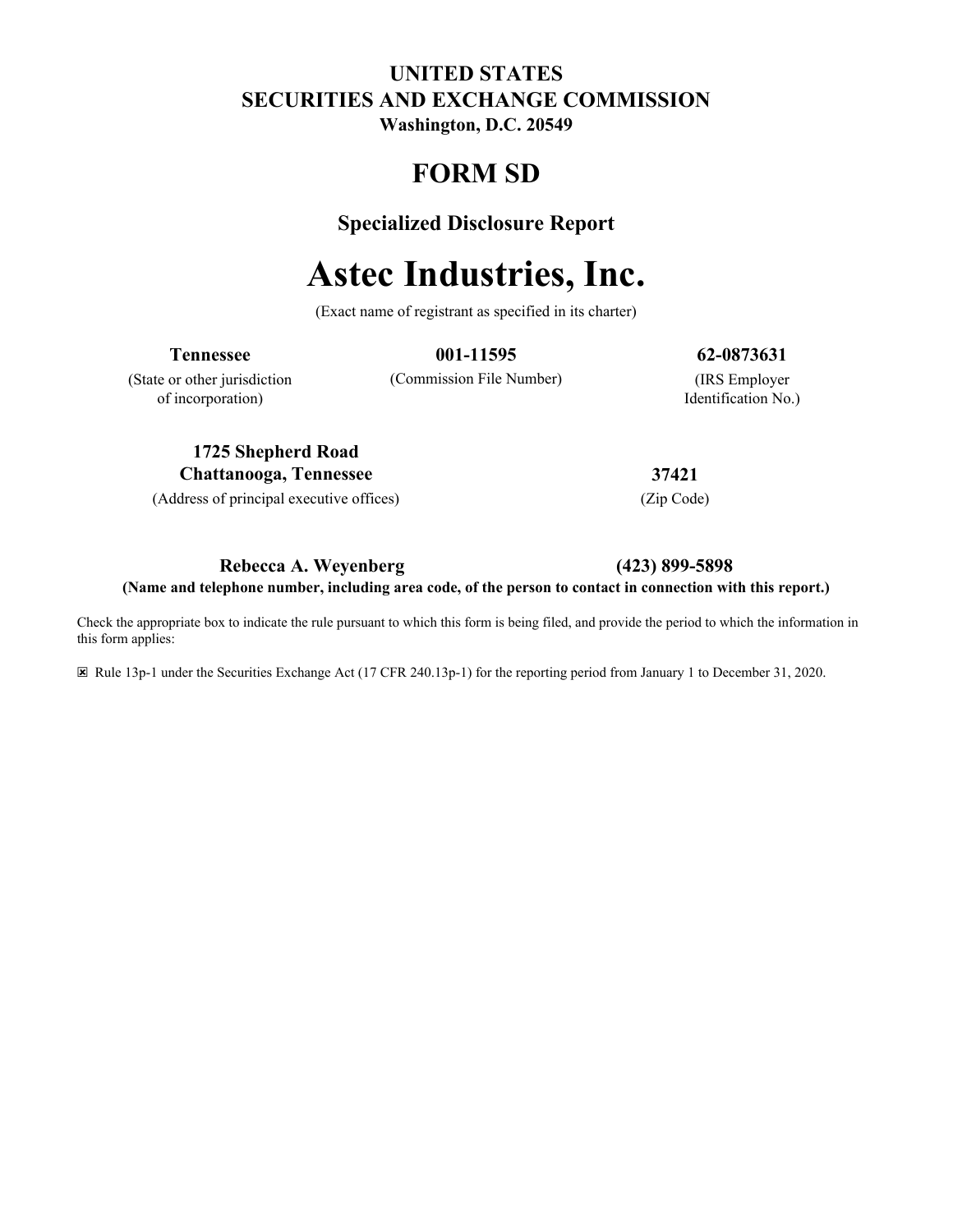#### **Section 1 – Conflict Minerals Disclosure**

#### **Item 1.01 Regulation FD Disclosure**

In accordance with the disclosure requirements promulgated by the U.S. Securities and Exchange Commission, Astec Industries, Inc. (the "Company") has undertaken efforts to determine its conflict minerals<sup>1</sup> reporting requirements for the period from January 1 to December 31, 2020.

The Company has filed this Specialized Disclosure Report and the associated Conflict Minerals Report, which appears as Exhibit 1.01 hereto and is publicly available on the Company's website at https://www.astecindustries.com/corporate-citizenship/conflict-minerals-policy.html.

<sup>1</sup> The term "conflict mineral" is defined in Section 1502(e)(4) of the Dodd-Frank Wall Street Reform and Consumer Protection Act as (A) columbite-tantalite, also known as coltan (the metal ore from which tantalum is extracted); cassiterite (the metal ore from which tin is extracted); gold; wolframite (the metal ore from which tungsten is extracted); or their derivatives; or (B) any other mineral or its derivatives determined by the Secretary of State to be financing conflict in the Democratic Republic of the Congo ("DRC") or an adjoining country.

#### **Item 1.02 Exhibits**

 $\overline{a}$ 

The Company's Conflict Minerals Report is provided as Exhibit 1.01 hereto.

**Section 2 – Exhibits**

**Item 2.01 Exhibits**

The following exhibit is filed as part of this report:

[Exhibit 1.01](wurl://docs.v1/doc:26daca1b6b9245ee8156adced5cda5d4) – Astec Industries, Inc.'s Conflict Minerals Report for the period January 1 to December 31, 2020.

\*\*\*\*\*

#### **SIGNATURE**

Pursuant to the requirements of the Securities Exchange Act of 1934, the registrant has duly caused this report to be signed on its behalf by the undersigned hereunto duly authorized.

#### **Astec Industries, Inc.**

By: /s/ Rebecca A. Weyenberg Date: June 1, 2021

Rebecca A. Weyenberg

Chief Financial Officer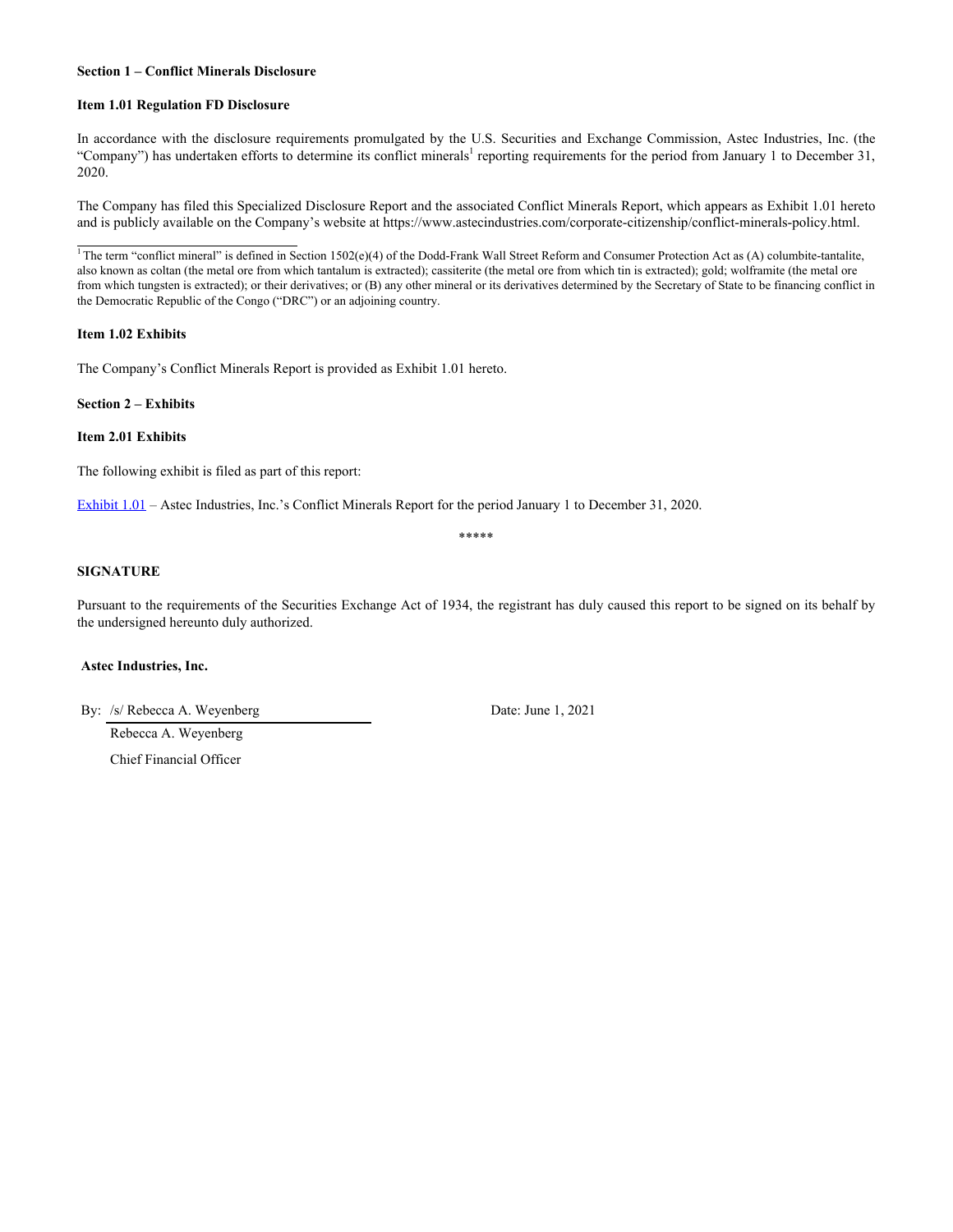## **CONFLICT MINERALS REPORT OF ASTEC INDUSTRIES, INC.**  FOR THE REPORTING PERIOD FROM JANUARY 1 TO DECEMBER 31, 2020

#### **I. Introduction**

This is the Conflict Minerals<sup>1</sup> Report of Astec Industries, Inc. ("we," "our," "us," or the "Company") prepared for calendar year 2020 in accordance with Rule 13p-1 ("Rule 13p-1") under the Securities Exchange Act of 1934 (the "Act"). Numerous terms in this Report are defined in Rule 13p-1 of the Act and SEC Release No. 34-67716 (August 22, 2012) under the Act (the "Adopting Release"). The reader is referred to these sources for the definitions of defined terms contained herein.

In accordance with Rule 13p-1, we undertook efforts to determine the presence and source of the conflict minerals within our products. The Company designed its efforts in conformity with the internationally recognized due diligence framework set forth in the *Organisation for Economic Co-operation and Development ("OECD") Due Diligence Guidance for Responsible Supply Chains of Minerals from Conflict-Affected and High-Risk Areas<sup>2</sup>* ("OECD Due Diligence Guidance") and related Supplements.

The statements below are based on the activities performed to date in good faith by the Company and are based on the infrastructure and information available at the time of this filing. Factors that could affect the accuracy of these statements include, but are not limited to, incomplete supplier data or available smelter data, errors or omissions by suppliers or smelters, evolving identification of smelters, incomplete information from industry or other third-party sources, continuing guidance regarding the SEC final rules, and other issues.

#### **II. Overview**

#### **Company Profile**

The Company is a Tennessee corporation which was incorporated in 1972. The Company designs, engineers, manufactures and markets equipment and components used primarily in road building and related construction activities as well as other products discussed below. The Company's products are used in each phase of road building, from quarrying and crushing the aggregate to application of the road surface. The Company also manufactures certain equipment and components unrelated to road construction, including equipment for the mining, quarrying, construction and demolition industries and port and rail yard operators; water well and geothermal drilling rigs; industrial heat transfer equipment; commercial whole-tree pulpwood chippers; horizontal grinders; blower trucks; concrete plants; commercial and industrial burners; and combustion control systems. The Company's subsidiaries hold 93 United States and 130 foreign patents and have an additional 62 United States and 86 foreign patent applications pending. The Company has been responsible for many technological and engineering innovations in the industries in which it operates. The Company's products are marketed both domestically and internationally. In addition to equipment sales, the Company manufactures and sells replacement parts for equipment in each of its product lines and replacement parts for some competitors' equipment. The distribution and sale of replacement parts is an integral part of the Company's business. We are subject to this rule as we have determined that, during 2020, conflict minerals were likely necessary to the functionality or production of products we manufactured or contracted to manufacture. The Company, as a purchaser of component parts, is many steps removed from the mining of conflict minerals. We do not purchase raw ore or unrefined conflict minerals and we conduct no purchasing activities directly in the DRC or adjoining countries.

#### **Conflict Minerals Policy**

The Company developed a policy statement to support the goals expressed by Congress in enacting Section 1502 of the Dodd-Frank Wall Street Reform and Consumer Protection Act. The policy highlights the Company's commitment to complying with the reporting and due diligence obligations required by the SEC rule and the Company's expectations from its suppliers. In addition, the policy includes language encouraging suppliers to source responsibly and expectations that its supplier partners promote an environment of respect for all individuals worldwide and operate in a manner that imposes honor and integrity in all aspects of business. The policy resides on our corporate website (https://astecindustries.com/legal/conflict-minerals.html).

<sup>&</sup>lt;sup>1</sup> The term "conflict mineral" is defined in Section 1502(e)(4) of the Dodd-Frank Wall Street Reform and Consumer Protection Act as (A) columbite-tantalite, also known as coltan (the metal ore from which tantalum is extracted); cassiterite (the metal ore from which tin is extracted); gold; wolframite (the metal ore from which tungsten is extracted); or their derivatives; or (B) any other mineral or its derivatives determined by the Secretary of State to be financing conflict in the Democratic Republic of the Congo ("DRC") or an adjoining country.

<sup>&</sup>lt;sup>2</sup> OECD (2016), OECD Due Diligence Guidance for Responsible Supply Chains of Minerals from Conflict-Affected and High-Risk Areas: Third Edition, OECD Publishing, Paris. http://dx.doi.org/10.1787/9789264252479-en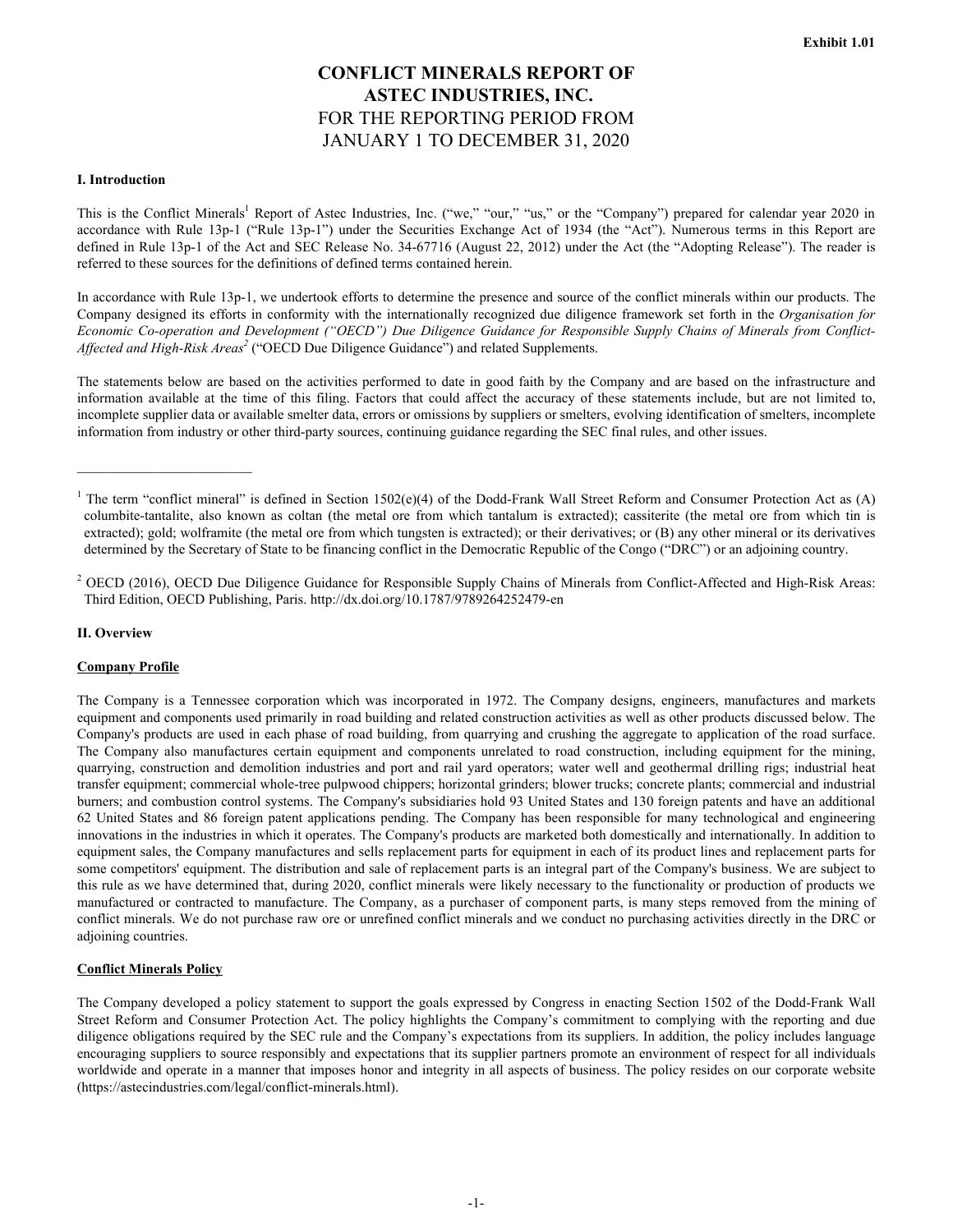#### **Reasonable Country of Origin Inquiry Information**

We have conducted a good faith reasonable country of origin inquiry ("RCOI") to determine whether the necessary conflict minerals originated in the DRC or an adjoining country or came from recycled or scrap sources.

The Company's RCOI process included reviewing the products manufactured or contracted to be manufactured during the Reporting Period to identify products that should be deemed in-scope as described by the Adopting Release and conducting an inquiry of our direct suppliers of the in-scope products using the Responsible Minerals Initiative's ("RMI") Conflict Minerals Reporting Template ("CMRT"). Based on the results of our RCOI which indicated sourcing from the DRC or an adjoining country, we exercised due diligence on the source and chain of custody of the conflict minerals in accordance with the OECD Due Diligence Guidance. Our due diligence efforts are discussed further in this Conflict Minerals Report.

#### **Due Diligence Program Design**

The Company designed its conflict minerals program to conform, in all material respects, with the five-step framework of the OECD Due Diligence Guidance, the Supplement on Tin, Tantalum, and Tungsten, and the Supplement on Gold, specifically as they relate to our position in the minerals supply chain as a "downstream" company:

- Step 1: Establish strong company management systems
- Step 2: Identify and assess risks in the supply chain
- Step 3: Design and implement a strategy to respond to identified risks
- Step 4: Carry out independent third-party audit of smelter/refiner's due diligence practices
- Step 5: Report annually on supply chain due diligence.

#### **III. Due Diligence Measures Performed by The Company**

The following describes the measures taken to reasonably determine the country of origin and to exercise due diligence in the mineral supply chain in conformance with the OECD Due Diligence Guidance.

Step 1: Establish strong company management systems

- a. Conflict minerals team The Company established a conflict minerals team that includes individuals from the relevant business units and departments, including compliance, finance, procurement, sales, and legal. The team was structured to include the involvement from those in upper management roles, including the Procurement Director, to ensure that critical information, including the Company's conflict minerals policy, reached relevant employees and suppliers.
- b. Conflict minerals policy The Company adopted and published a policy establishing the expectations of our suppliers. The policy resides on our corporate website (https://astecindustries.com/legal/conflict-minerals.html).
- c. Internal engagement We developed a training program to educate employees on our conflict minerals process, the goals of our program, and our reporting obligations as a supplier and a public filer.
- d. Supplier engagement The Company communicated its conflict minerals policy and provided educational materials to our in-scope suppliers. Suppliers were informed when the request for information was initiated on the conflict minerals disclosure requirements as well as recommendations for developing, implementing, and documenting a conflict minerals compliance program. Stakeholders can communicate directly and confidentially with our compliance officer.
- e. Company level grievance mechanism As recommended by the OECD Due Diligence Guidance, the Company has a grievance mechanism in place as a risk-awareness system for conflict minerals issues. The policy statement provides a contact for internal and external stakeholders to reach out to regarding questions and concerns.
- f. Records management The Company will maintain records relating to our conflict minerals program in accordance with the recommended record retention guidelines of five years.

Step 2: Identify and assess risks in the supply chain

We performed the following steps as part of our risk assessment process:

- a. Identified products in scope Our conflict minerals team conducted a detailed review of the products manufactured or contracted to be manufactured during the Reporting Period to identify products that should be deemed in-scope as described by the Adopting Release.
- b. Conducted RCOI The Company utilized the most recent version of the industry-developed CMRT to query our suppliers for conflict minerals information. We requested this information from the Tier 1 suppliers who provide materials and components for the products deemed in-scope by our conflict minerals team. We evaluated the responses from the templates submitted by our suppliers to determine our reporting obligation based on this RCOI. See Appendix I for a list of countries of origin identified through the RCOI process.
- c. Completed additional follow-up The Company contacted direct suppliers multiple times as needed to ensure compliance with our request for detailed conflict minerals information. We also worked to clarify and validate the accuracy of information provided by our suppliers by responding with standardized feedback questions to address any issues or uncertainty with the template provided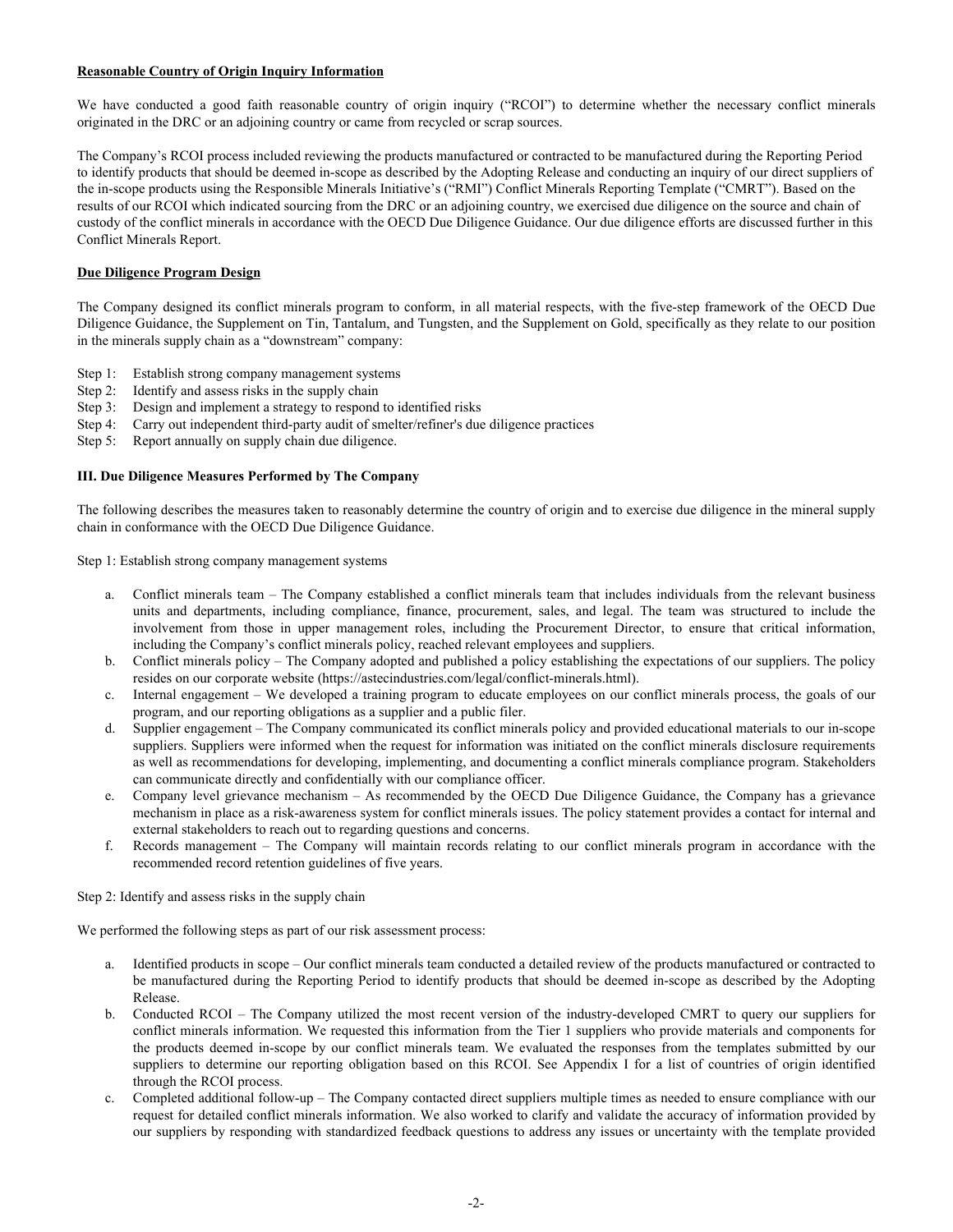when necessary and/or obtaining additional information upon request (product identification, order numbers, or shipping addresses) to ensure we are receiving conflict minerals information specific to our supply-chain.

d. Identified smelters or refiners ("SORs") – The Company compiled a list of SORs in our supply chain using our suppliers' responses in their CMRTs. The Company reconciled this list to the list of smelter facilities designated by the RMI's Responsible Minerals Assurance Process ("RMAP"). The RMAP completes independent, third-party audits of smelters and refiners to determine which can be validated as having systems in place that ensure the minerals are responsible sourced according to the OECD Due Diligence Guidance. The Company maintains a database of smelter aliases to reconcile suppliers' smelters lists to the list of RMI SORs. We have provided that list in this report within section IV – Product Description; Processing Facilities.

Step 3: Design and implement a strategy to respond to identified risks

We performed the following steps as part of our risk management plan:

- a. Reporting results to senior management As necessary, the Conflict Minerals team reports the results of our RCOI to upper management which included the team's plan to respond to risks identified in the due diligence processes.
- b. Designed and implemented a plan The Company used established risk rating criteria to evaluate suppliers based on the responses provided within their CMRT, as well as, any additional documentation furnished to support those responses and the suppliers' due diligence processes. In the coming year, the resulting risk ratings will be used to develop specific supplier outreach and training to address the identified risks and to take corrective actions with suppliers found not in compliance with the Company's conflict minerals policy. For 2020, suppliers who indicated that they had received responses from less than 50% of their in-scope suppliers were deemed as high-risk and encouraged to work with their supply chain to increase the level of transparency.
- c. Verified SORs As part of the risk mitigation process, the Company reconciled the list of SORs collected from suppliers to the list of smelter facilities validated by the RMI. The Company maintains a database of smelter aliases to reconcile suppliers' smelters lists to the list of RMI SORs.

Step 4: Carry out independent third-party audit of smelter/refiner's due diligence practices

The Company is using information provided by independent third party audit programs, including the RMI, London Bullion Market Association (LBMA), and Responsible Jewelry Council (RJC), to confirm the existence and verify the OECD-conformance status of SORs identified during our due diligence.

For smelters that had not been audited as conformant, the Company sent a communication to encourage participation in the RMAP and requested the SOR to provide the mines and/or locations the SOR sources from to assist in identifying all countries of origin. Additionally, the Company sent communications to all suppliers that reported SORs that had not been audited as conformant to request that these suppliers message the SORs to encourage participation in the RMAP.

Step 5: Report annually on supply chain due diligence

Accordingly, this Conflict Minerals Report has been filed with the SEC and is available on our website at https://astecindustries.com/legal/ conflict-minerals.html.

#### **IV. Product Description; Processing Facilities**

**Product Description** – The Company's business units are currently aggregated into two reportable business segments based upon the nature of the product or services produced, the type of customer for the products, the similarity of economic characteristics, the manner in which management reviews results and the nature of the production process, among other considerations. The Company's reportable business segments are (i) Infrastructure Solutions and (ii) Materials Solutions.

**Processing Facilities** – Based on our due diligence process and the information received from our suppliers, the following facilities were identified by the Company's suppliers as the smelters and refiners of the tin, tantalum, tungsten and/or gold present in and necessary to the functionality of products manufactured by the Company in the calendar year ended December 31, 2020. The information from our suppliers is still evolving and may contain company-level declarations. As such, this smelter list is presented in good faith as the best information we have to date. For 2020 we identified 284 SORs in our supply chain, 221 have been audited as conformant with the RMAP. This list may contain smelters that are not in our supply chain and/or there may be other smelters not yet identified in our due diligence process. We will continue to update the list as our information and the relevant third-party data from RMI, LBMA, and RJC improves.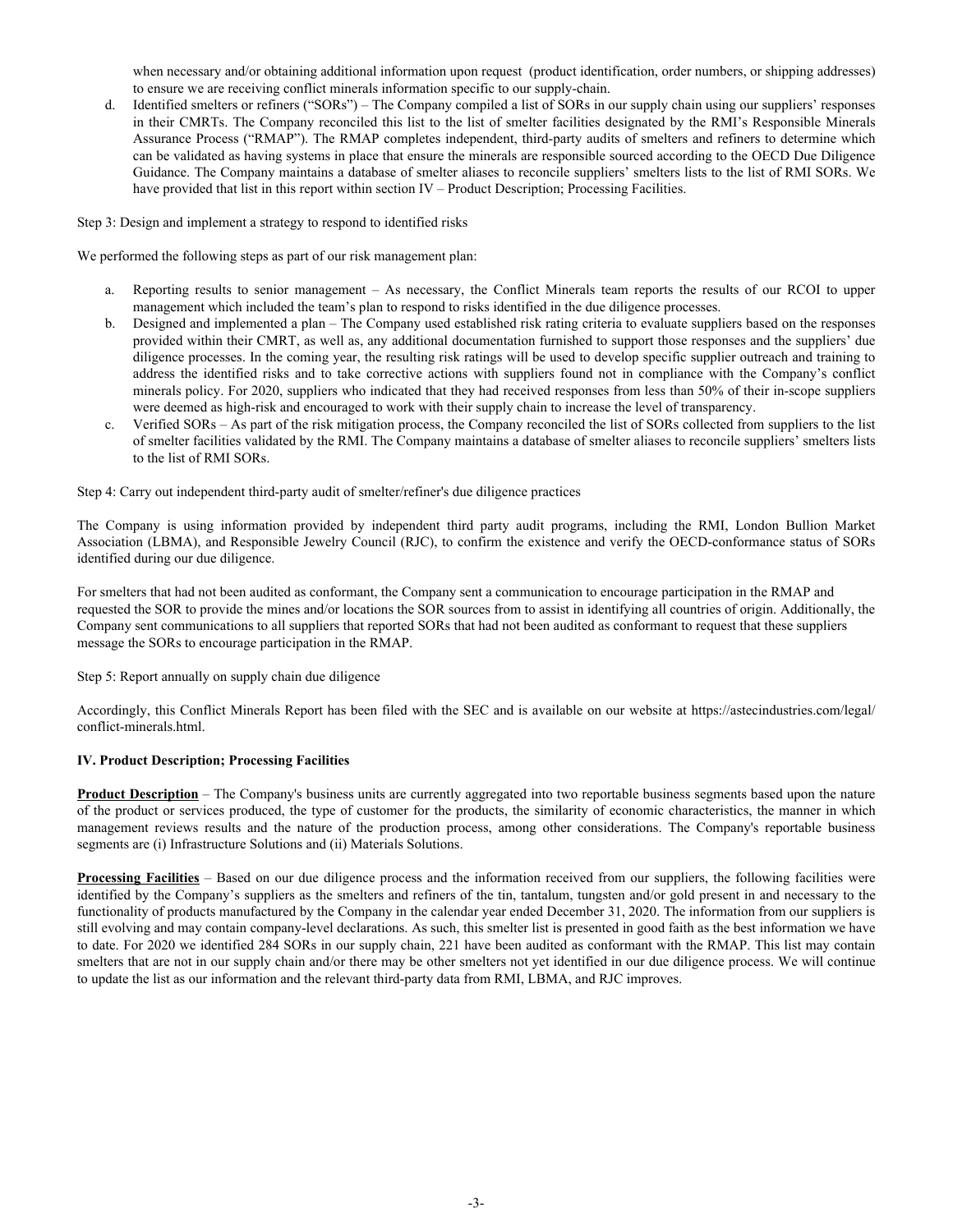# **2020 SORs**



| Metal | <b>Smelter Name</b>                                           | Country                  | <b>Smelter ID</b> |
|-------|---------------------------------------------------------------|--------------------------|-------------------|
| Gold  | 8853 S.p.A.                                                   | <b>ITALY</b>             | CID002763         |
| Gold  | <b>Advanced Chemical Company</b>                              | UNITED STATES OF AMERICA | CID000015         |
| Gold  | Western Australian Mint (T/a The Perth Mint)                  | <b>AUSTRALIA</b>         | CID002030         |
| Gold  | Aida Chemical Industries Co., Ltd.                            | <b>JAPAN</b>             | CID000019         |
| Gold  | Dowa                                                          | <b>JAPAN</b>             | CID000401         |
| Gold  | Al Etihad Gold Refinery DMCC                                  | UNITED ARAB EMIRATES     | CID002560         |
| Gold  | Alexy Metals                                                  | UNITED STATES OF AMERICA | CID003500         |
| Gold  | Allgemeine Gold-und Silberscheideanstalt A.G.                 | <b>GERMANY</b>           | CID000035         |
| Gold  | Almalyk Mining and Metallurgical Complex (AMMC)               | <b>UZBEKISTAN</b>        | CID000041         |
| Gold  | Asahi Pretec Corp.                                            | <b>JAPAN</b>             | CID000082         |
| Gold  | AngloGold Ashanti Corrego do Sitio Mineracao                  | <b>BRAZIL</b>            | CID000058         |
| Gold  | Tongling Nonferrous Metals Group Co., Ltd.                    | <b>CHINA</b>             | CID001947         |
| Gold  | Argor-Heraeus S.A.                                            | <b>SWITZERLAND</b>       | CID000077         |
| Gold  | Asahi Refining Canada Ltd.                                    | <b>CANADA</b>            | CID000924         |
| Gold  | Asahi Refining USA Inc.                                       | UNITED STATES OF AMERICA | CID000920         |
| Gold  | Asaka Riken Co., Ltd.                                         | <b>JAPAN</b>             | CID000090         |
| Gold  | Atasay Kuyumculuk Sanayi Ve Ticaret A.S.                      | <b>TURKEY</b>            | CID000103         |
| Gold  | <b>AU Traders and Refiners</b>                                | <b>SOUTH AFRICA</b>      | CID002850         |
| Gold  | Augmont Enterprises Private Limited                           | <b>INDIA</b>             | CID003461         |
| Gold  | Aurubis AG                                                    | <b>GERMANY</b>           | CID000113         |
| Gold  | <b>Bangalore Refinery</b>                                     | <b>INDIA</b>             | CID002863         |
| Gold  | Bangko Sentral ng Pilipinas (Central Bank of the Philippines) | <b>PHILIPPINES</b>       | CID000128         |
| Gold  | Boliden AB                                                    | <b>SWEDEN</b>            | CID000157         |
| Gold  | C. Hafner $GmbH + Co. KG$                                     | <b>GERMANY</b>           | CID000176         |
| Gold  | Caridad                                                       | <b>MEXICO</b>            | CID000180         |
| Gold  | CCR Refinery - Glencore Canada Corporation                    | <b>CANADA</b>            | CID000185         |
| Gold  | Cendres + Metaux S.A.                                         | <b>SWITZERLAND</b>       | CID000189         |
| Gold  | CGR Metalloys Pvt Ltd.                                        | <b>INDIA</b>             | CID003382         |
| Gold  | Yunnan Copper Industry Co., Ltd.                              | <b>CHINA</b>             | CID000197         |
| Gold  | Chimet S.p.A.                                                 | <b>ITALY</b>             | CID000233         |
| Gold  | Zhongyuan Gold Smelter of Zhongjin Gold Corporation           | <b>CHINA</b>             | CID002224         |
| Gold  | Shandong Gold Smelting Co., Ltd.                              | <b>CHINA</b>             | CID001916         |
| Gold  | Chugai Mining                                                 | <b>JAPAN</b>             | CID000264         |
| Gold  | Daye Non-Ferrous Metals Mining Ltd.                           | <b>CHINA</b>             | CID000343         |
| Gold  | Degussa Sonne / Mond Goldhandel GmbH                          | <b>GERMANY</b>           | CID002867         |
| Gold  | DSC (Do Sung Corporation)                                     | KOREA, REPUBLIC OF       | CID000359         |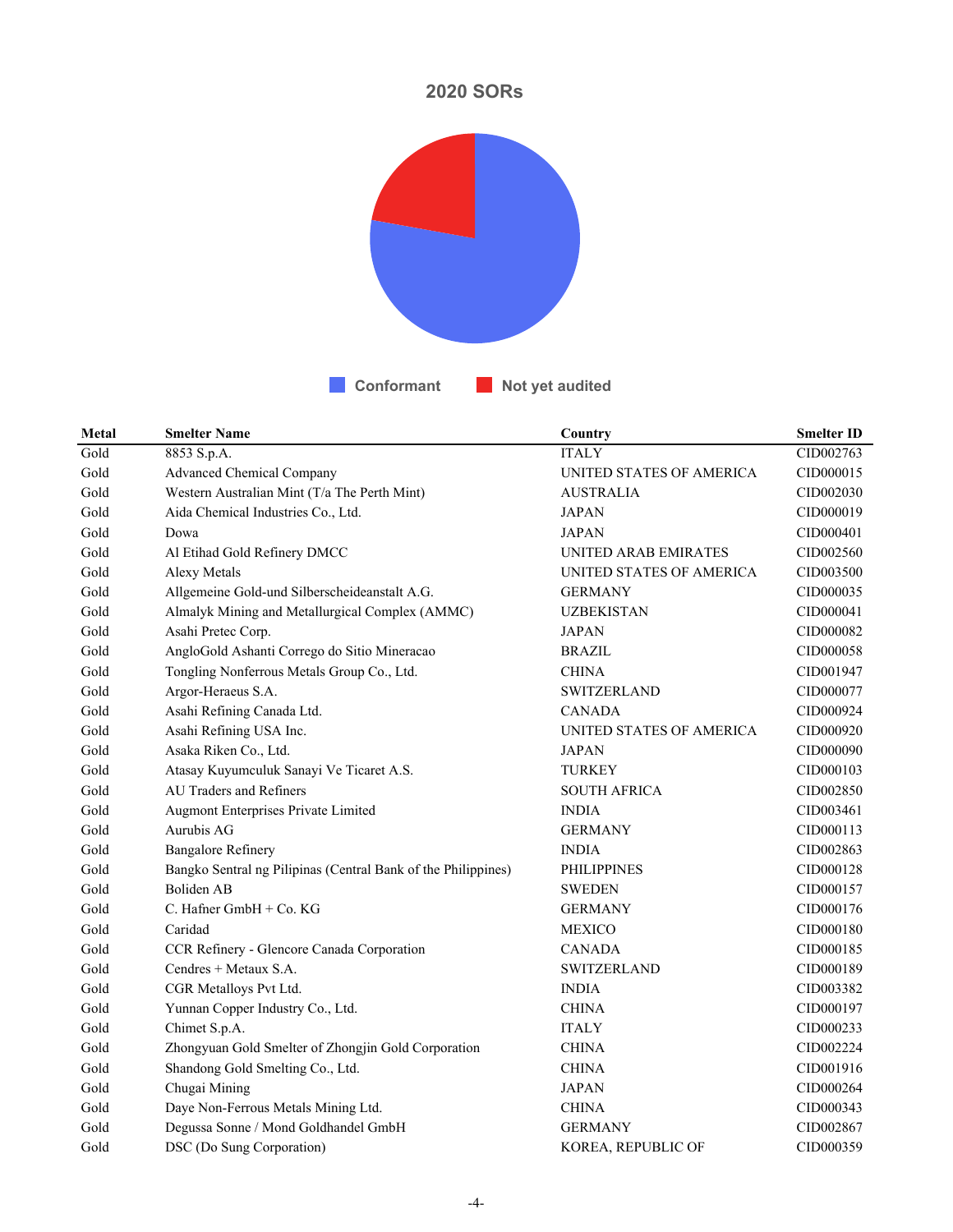| Gold | DODUCO Contacts and Refining GmbH                               | <b>GERMANY</b>            | CID000362 |
|------|-----------------------------------------------------------------|---------------------------|-----------|
| Gold | <b>TSK Pretech</b>                                              | KOREA, REPUBLIC OF        | CID003195 |
| Gold | Eco-System Recycling Co., Ltd. East Plant                       | <b>JAPAN</b>              | CID000425 |
| Gold | Eco-System Recycling Co., Ltd. West Plant                       | <b>JAPAN</b>              | CID003425 |
| Gold | Emerald Jewel Industry India Limited (Unit 1)                   | <b>INDIA</b>              | CID003487 |
| Gold | Emerald Jewel Industry India Limited (Unit 2)                   | <b>INDIA</b>              | CID003488 |
| Gold | Emerald Jewel Industry India Limited (Unit 3)                   | <b>INDIA</b>              | CID003489 |
| Gold | Emerald Jewel Industry India Limited (Unit 4)                   | <b>INDIA</b>              | CID003490 |
| Gold | <b>Emirates Gold DMCC</b>                                       | UNITED ARAB EMIRATES      | CID002561 |
| Gold | Moscow Special Alloys Processing Plant                          | <b>RUSSIAN FEDERATION</b> | CID001204 |
| Gold | JSC Novosibirsk Refinery                                        | <b>RUSSIAN FEDERATION</b> | CID000493 |
| Gold | Gold Refinery of Zijin Mining Group Co., Ltd.                   | <b>CHINA</b>              | CID002243 |
| Gold | GCC Gujrat Gold Centre Pvt. Ltd.                                | <b>INDIA</b>              | CID002852 |
| Gold | Geib Refining Corporation                                       | UNITED STATES OF AMERICA  | CID002459 |
| Gold | Great Wall Precious Metals Co., Ltd. of CBPM                    | <b>CHINA</b>              | CID001909 |
| Gold | Guangdong Jinding Gold Limited                                  | <b>CHINA</b>              | CID002312 |
| Gold | Guoda Safina High-Tech Environmental Refinery Co., Ltd.         | <b>CHINA</b>              | CID000651 |
| Gold | Hangzhou Fuchunjiang Smelting Co., Ltd.                         | <b>CHINA</b>              | CID000671 |
| Gold | LT Metal Ltd.                                                   | KOREA, REPUBLIC OF        | CID000689 |
| Gold | Heimerle + Meule GmbH                                           | <b>GERMANY</b>            | CID000694 |
| Gold | Heraeus Germany GmbH Co. KG                                     | <b>GERMANY</b>            | CID000711 |
| Gold | Heraeus Metals Hong Kong Ltd.                                   | <b>CHINA</b>              | CID000707 |
| Gold | Hunan Chenzhou Mining Co., Ltd.                                 | <b>CHINA</b>              | CID000767 |
| Gold | Hunan Guiyang yinxing Nonferrous Smelting Co., Ltd.             | <b>CHINA</b>              | CID000773 |
| Gold | HwaSeong CJ CO., LTD.                                           | KOREA, REPUBLIC OF        | CID000778 |
| Gold | Inner Mongolia Qiankun Gold and Silver Refinery Share Co., Ltd. | <b>CHINA</b>              | CID000801 |
| Gold | Ishifuku Metal Industry Co., Ltd.                               | <b>JAPAN</b>              | CID000807 |
|      |                                                                 |                           |           |
| Gold | Istanbul Gold Refinery                                          | <b>TURKEY</b>             | CID000814 |
| Gold | Italpreziosi                                                    | <b>ITALY</b>              | CID002765 |
| Gold | JALAN & Company<br>Japan Mint                                   | <b>INDIA</b>              | CID002893 |
| Gold |                                                                 | <b>JAPAN</b>              | CID000823 |
| Gold | Jiangxi Copper Co., Ltd.                                        | <b>CHINA</b>              | CID000855 |
| Gold | JSC Uralelectromed                                              | <b>RUSSIAN FEDERATION</b> | CID000929 |
| Gold | JX Nippon Mining & Metals Co., Ltd.                             | <b>JAPAN</b>              | CID000937 |
| Gold | K.A. Rasmussen                                                  | <b>NORWAY</b>             | CID003497 |
| Gold | Kazakhmys Smelting LLC                                          | KAZAKHSTAN                | CID000956 |
| Gold | Kazzinc                                                         | <b>KAZAKHSTAN</b>         | CID000957 |
| Gold | Kennecott Utah Copper LLC                                       | UNITED STATES OF AMERICA  | CID000969 |
| Gold | KGHM Polska Miedz Spolka Akcyjna                                | <b>POLAND</b>             | CID002511 |
| Gold | Kojima Chemicals Co., Ltd.                                      | <b>JAPAN</b>              | CID000981 |
| Gold | Korea Zinc Co., Ltd.                                            | KOREA, REPUBLIC OF        | CID002605 |
| Gold | Kundan Care Products Ltd.                                       | <b>INDIA</b>              | CID003463 |
| Gold | Kyrgyzaltyn JSC                                                 | <b>KYRGYZSTAN</b>         | CID001029 |
| Gold | Kyshtym Copper-Electrolytic Plant ZAO                           | <b>RUSSIAN FEDERATION</b> | CID002865 |
| Gold | L'azurde Company For Jewelry                                    | <b>SAUDI ARABIA</b>       | CID001032 |
| Gold | Lingbao Gold Co., Ltd.                                          | <b>CHINA</b>              | CID001056 |
| Gold | Lingbao Jinyuan Tonghui Refinery Co., Ltd.                      | <b>CHINA</b>              | CID001058 |
| Gold | L'Orfebre S.A.                                                  | <b>ANDORRA</b>            | CID002762 |
| Gold | LS-NIKKO Copper Inc.                                            | KOREA, REPUBLIC OF        | CID001078 |
| Gold | Luoyang Zijin Yinhui Gold Refinery Co., Ltd.                    | <b>CHINA</b>              | CID001093 |
| Gold | Marsam Metals                                                   | <b>BRAZIL</b>             | CID002606 |
| Gold | Materion                                                        | UNITED STATES OF AMERICA  | CID001113 |
| Gold | Matsuda Sangyo Co., Ltd.                                        | <b>JAPAN</b>              | CID001119 |
| Gold | MD Overseas                                                     | <b>INDIA</b>              | CID003548 |
| Gold | Sumitomo Metal Mining Co., Ltd.                                 | <b>JAPAN</b>              | CID001798 |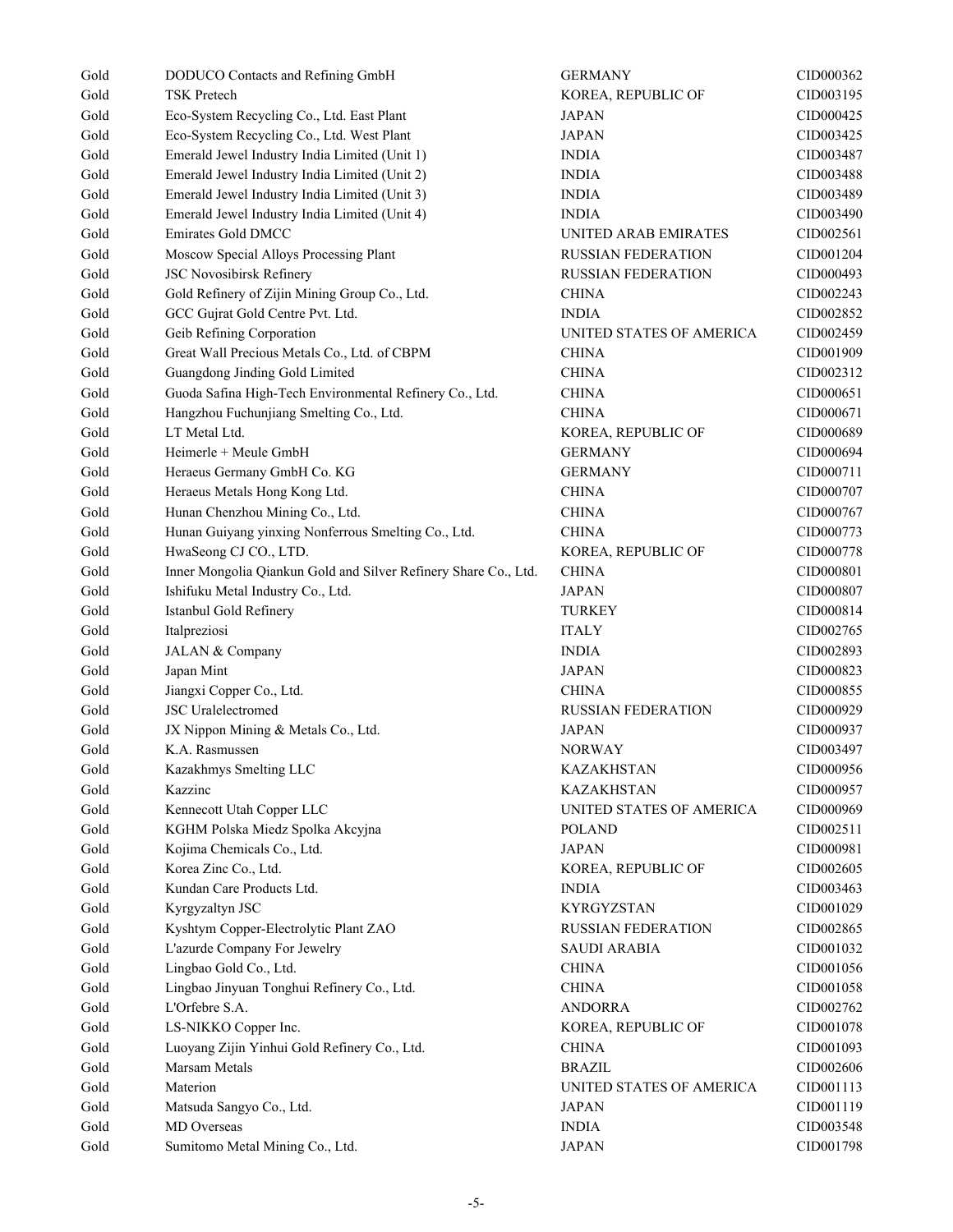| Gold | Metal Concentrators SA (Pty) Ltd.                                              | <b>SOUTH AFRICA</b>       | CID003575 |
|------|--------------------------------------------------------------------------------|---------------------------|-----------|
| Gold | Metalurgica Met-Mex Penoles S.A. De C.V.                                       | <b>MEXICO</b>             | CID001161 |
| Gold | Metallix Refining Inc.                                                         | UNITED STATES OF AMERICA  | CID003557 |
| Gold | Umicore S.A. Business Unit Precious Metals Refining                            | <b>BELGIUM</b>            | CID001980 |
| Gold | Metalor Technologies S.A.                                                      | <b>SWITZERLAND</b>        | CID001153 |
| Gold | Metalor Technologies (Hong Kong) Ltd.                                          | <b>CHINA</b>              | CID001149 |
| Gold | Metalor Technologies (Singapore) Pte., Ltd.                                    | <b>SINGAPORE</b>          | CID001152 |
| Gold | Metalor Technologies (Suzhou) Ltd.                                             | <b>CHINA</b>              | CID001147 |
| Gold | Metalor USA Refining Corporation                                               | UNITED STATES OF AMERICA  | CID001157 |
| Gold | Mitsubishi Materials Corporation                                               | JAPAN                     | CID001188 |
| Gold | Mitsui Mining and Smelting Co., Ltd.                                           | <b>JAPAN</b>              | CID001193 |
| Gold | MMTC-PAMP India Pvt., Ltd.                                                     | <b>INDIA</b>              | CID002509 |
| Gold | Morris and Watson                                                              | <b>NEW ZEALAND</b>        | CID002282 |
| Gold | Nadir Metal Rafineri San. Ve Tic. A.S.                                         | <b>TURKEY</b>             | CID001220 |
| Gold | Navoi Mining and Metallurgical Combinat                                        | <b>UZBEKISTAN</b>         | CID001236 |
| Gold | Nihon Material Co., Ltd.                                                       | <b>JAPAN</b>              | CID001259 |
| Gold | Ogussa Osterreichische Gold- und Silber-Scheideanstalt GmbH                    | <b>AUSTRIA</b>            | CID002779 |
| Gold | Ohura Precious Metal Industry Co., Ltd.                                        | <b>JAPAN</b>              | CID001325 |
| Gold | OJSC "The Gulidov Krasnoyarsk Non-Ferrous Metals Plant" (OJSC<br>Krastsvetmet) | <b>RUSSIAN FEDERATION</b> | CID001326 |
| Gold | PAMP S.A.                                                                      | <b>SWITZERLAND</b>        | CID001352 |
| Gold | Pease & Curren                                                                 | UNITED STATES OF AMERICA  | CID002872 |
| Gold | Penglai Penggang Gold Industry Co., Ltd.                                       | <b>CHINA</b>              | CID001362 |
| Gold | Planta Recuperadora de Metales SpA                                             | <b>CHILE</b>              | CID002919 |
| Gold | Prioksky Plant of Non-Ferrous Metals                                           | <b>RUSSIAN FEDERATION</b> | CID001386 |
| Gold | PT Aneka Tambang (Persero) Tbk                                                 | <b>INDONESIA</b>          | CID001397 |
| Gold | PX Precinox S.A.                                                               | <b>SWITZERLAND</b>        | CID001498 |
| Gold | QG Refining, LLC                                                               | UNITED STATES OF AMERICA  | CID003324 |
| Gold | Rand Refinery (Pty) Ltd.                                                       | <b>SOUTH AFRICA</b>       | CID001512 |
| Gold | Refinery of Seemine Gold Co., Ltd.                                             | <b>CHINA</b>              | CID000522 |
| Gold | REMONDIS PMR B.V.                                                              | NETHERLANDS               | CID002582 |
| Gold | Royal Canadian Mint                                                            | <b>CANADA</b>             | CID001534 |
| Gold | <b>SAAMP</b>                                                                   | <b>FRANCE</b>             | CID002761 |
| Gold | Sabin Metal Corp.                                                              | UNITED STATES OF AMERICA  | CID001546 |
| Gold | Safimet S.p.A                                                                  | <b>ITALY</b>              | CID002973 |
| Gold | Sai Refinery                                                                   | <b>INDIA</b>              | CID002853 |
| Gold | Samduck Precious Metals                                                        | KOREA, REPUBLIC OF        | CID001555 |
| Gold | Samwon Metals Corp.                                                            | KOREA, REPUBLIC OF        | CID001562 |
| Gold | Sancus ZFS (L'Orfebre, SA)                                                     | <b>COLOMBIA</b>           | CID003529 |
| Gold | SAXONIA Edelmetalle GmbH                                                       | <b>GERMANY</b>            | CID002777 |
| Gold | Sellem Industries Ltd.                                                         | <b>MAURITANIA</b>         | CID003540 |
| Gold | SEMPSA Joyeria Plateria S.A.                                                   | <b>SPAIN</b>              | CID001585 |
| Gold | Shandong Humon Smelting Co., Ltd.                                              | <b>CHINA</b>              | CID002525 |
| Gold | Shandong Tiancheng Biological Gold Industrial Co., Ltd.                        | $\rm CHINA$               | CID001619 |
| Gold | Shandong Zhaojin Gold & Silver Refinery Co., Ltd.                              | <b>CHINA</b>              | CID001622 |
| Gold | Shenzhen Zhonghenglong Real Industry Co., Ltd.                                 | <b>CHINA</b>              | CID002527 |
| Gold | Shirpur Gold Refinery Ltd.                                                     | <b>INDIA</b>              | CID002588 |
| Gold | Tanaka Kikinzoku Kogyo K.K.                                                    | <b>JAPAN</b>              | CID001875 |
| Gold | SOE Shyolkovsky Factory of Secondary Precious Metals                           | <b>RUSSIAN FEDERATION</b> | CID001756 |
| Gold | Sichuan Tianze Precious Metals Co., Ltd.                                       | <b>CHINA</b>              | CID001736 |
| Gold | Singway Technology Co., Ltd.                                                   | TAIWAN, PROVINCE OF CHINA | CID002516 |
| Gold | Solar Applied Materials Technology Corp.                                       | TAIWAN, PROVINCE OF CHINA | CID001761 |
| Gold | Sovereign Metals                                                               | <b>INDIA</b>              | CID003383 |
| Gold | State Research Institute Center for Physical Sciences and                      | <b>LITHUANIA</b>          | CID003153 |
| Gold | Technology<br>SungEel HiMetal Co., Ltd.                                        | KOREA, REPUBLIC OF        | CID002918 |
|      |                                                                                |                           |           |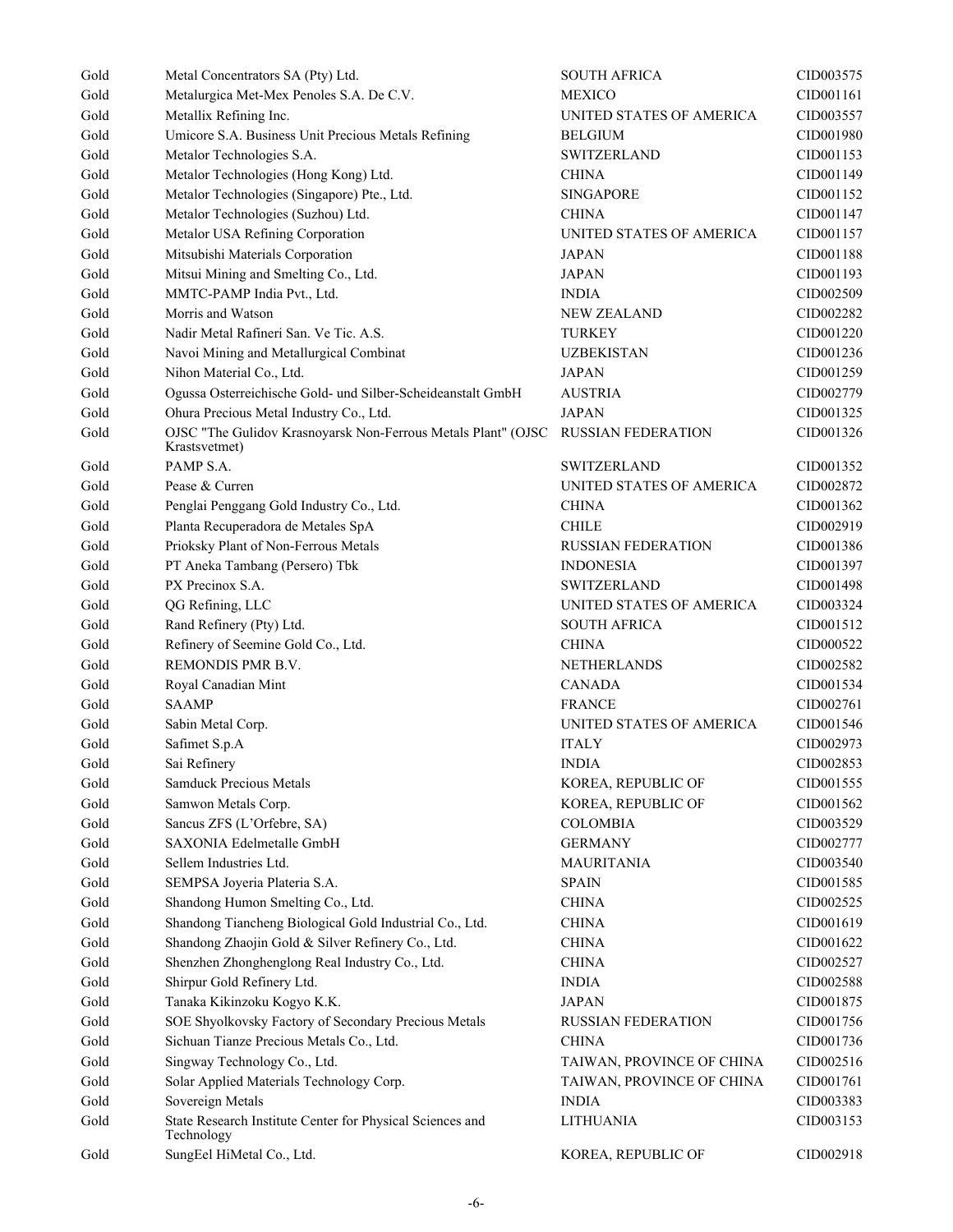Gold T.C.A S.p.A ITALY CID002580 Gold Tokuriki Honten Co., Ltd. JAPAN CID001938 Gold TOO Tau-Ken-Altyn CID002615 Gold Torecom KOREA, REPUBLIC OF CID001955 Gold Umicore Precious Metals Thailand THAILAND CID002314 Gold United Precious Metal Refining, Inc. UNITED STATES OF AMERICA CID001993 Gold Valcambi S.A. SWITZERLAND CID002003 Gold WIELAND Edelmetalle GmbH GERMANY GERMANY CID002778 Gold Yamakin Co., Ltd. 2000 and 2000 and 2000 and 30 and 30 and 30 and 30 and 30 and 30 and 40 and 40 and 40 and 40 and 40 and 40 and 40 and 40 and 40 and 40 and 40 and 40 and 40 and 40 and 40 and 40 and 40 and 40 and 40 a Gold Yokohama Metal Co., Ltd. Sand Co., Ltd. Sand JAPAN JAPAN CID002129 Tantalum AMG Brasil BRAZIL CID001076 Tantalum Asaka Riken Co., Ltd. JAPAN JAPAN CID000092 Tantalum Changsha South Tantalum Niobium Co., Ltd. CHINA CID000211 Tantalum D Block Metals, LLC UNITED STATES OF AMERICA CID002504 Tantalum Exotech Inc. UNITED STATES OF AMERICA CID000456 Tantalum F&X Electro-Materials Ltd. CHINA CID000460 Tantalum FIR Metals & Resource Ltd. CHINA CID002505 Tantalum Global Advanced Metals Aizu JAPAN CID002558 Tantalum Global Advanced Metals Boyertown UNITED STATES OF AMERICA CID002557 Tantalum XIMEI RESOURCES (GUANGDONG) LIMITED CHINA CID000616 Tantalum TANIOBIS Co., Ltd. THAILAND CID002544 Tantalum H.C. Starck Hermsdorf GmbH GERMANY GERMANY CID002547 Tantalum H.C. Starck Inc. UNITED STATES OF AMERICA CID002548 Tantalum TANIOBIS Japan Co., Ltd. JAPAN JAPAN CID002549 Tantalum TANIOBIS Smelting GmbH & Co. KG GERMANY GERMANY CID002550 Tantalum TANIOBIS GmbH GERMANY GERMANY CID002545 Tantalum Hengyang King Xing Lifeng New Materials Co., Ltd. CHINA CID002492 Tantalum Jiangxi Dinghai Tantalum & Niobium Co., Ltd. CHINA CID002512 Tantalum Jiangxi Tuohong New Raw Material CHINA CID002842 Tantalum JiuJiang JinXin Nonferrous Metals Co., Ltd. CHINA CID000914 Tantalum Jiujiang Tanbre Co., Ltd. CHINA CID000917 Tantalum Jiujiang Zhongao Tantalum & Niobium Co., Ltd. CHINA CID002506 Tantalum KEMET de Mexico MEXICO CID002539 Tantalum Metallurgical Products India Pvt., Ltd. INDIA INDIA CID001163 Tantalum Mineracao Taboca S.A. BRAZIL CID001175 Tantalum Mitsui Mining and Smelting Co., Ltd. JAPAN JAPAN CID001192 Tantalum NPM Silmet AS ESTONIA ESTONIA CID001200 Tantalum Ningxia Orient Tantalum Industry Co., Ltd. CHINA CHINA CID001277 Tantalum QuantumClean UNITED STATES OF AMERICA CID001508 Tantalum Resind Industria e Comercio Ltda. BRAZIL CID002707 Tantalum Yanling Jincheng Tantalum & Niobium Co., Ltd. CHINA CID001522 Tantalum Solikamsk Magnesium Works OAO RUSSIAN FEDERATION CID001769 Tantalum Taki Chemical Co., Ltd. San Annual Co., Ltd. San Annual CID001869 and JAPAN CID001869 Tantalum Telex Metals UNITED STATES OF AMERICA CID001891 Tantalum Ulba Metallurgical Plant JSC 6 1996 1997 KAZAKHSTAN CID001969 Tantalum XinXing HaoRong Electronic Material Co., Ltd. CHINA CID002508 Tin Alpha Alpha Alpha UNITED STATES OF AMERICA CID000292 Tin An Vinh Joint Stock Mineral Processing Company VIETNAM CID002703 Tin PT Refined Bangka Tin INDONESIA CID001460 Tin Yunnan Chengfeng Non-ferrous Metals Co., Ltd. CHINA CID002158 Tin Chenzhou Yunxiang Mining and Metallurgy Co., Ltd. CHINA CID000228 Tin Chifeng Dajingzi Tin Industry Co., Ltd. CHINA CID003190 Tin China Tin Group Co., Ltd. CHINA CID001070 Tin Yunnan Tin Company Limited CHINA CID002180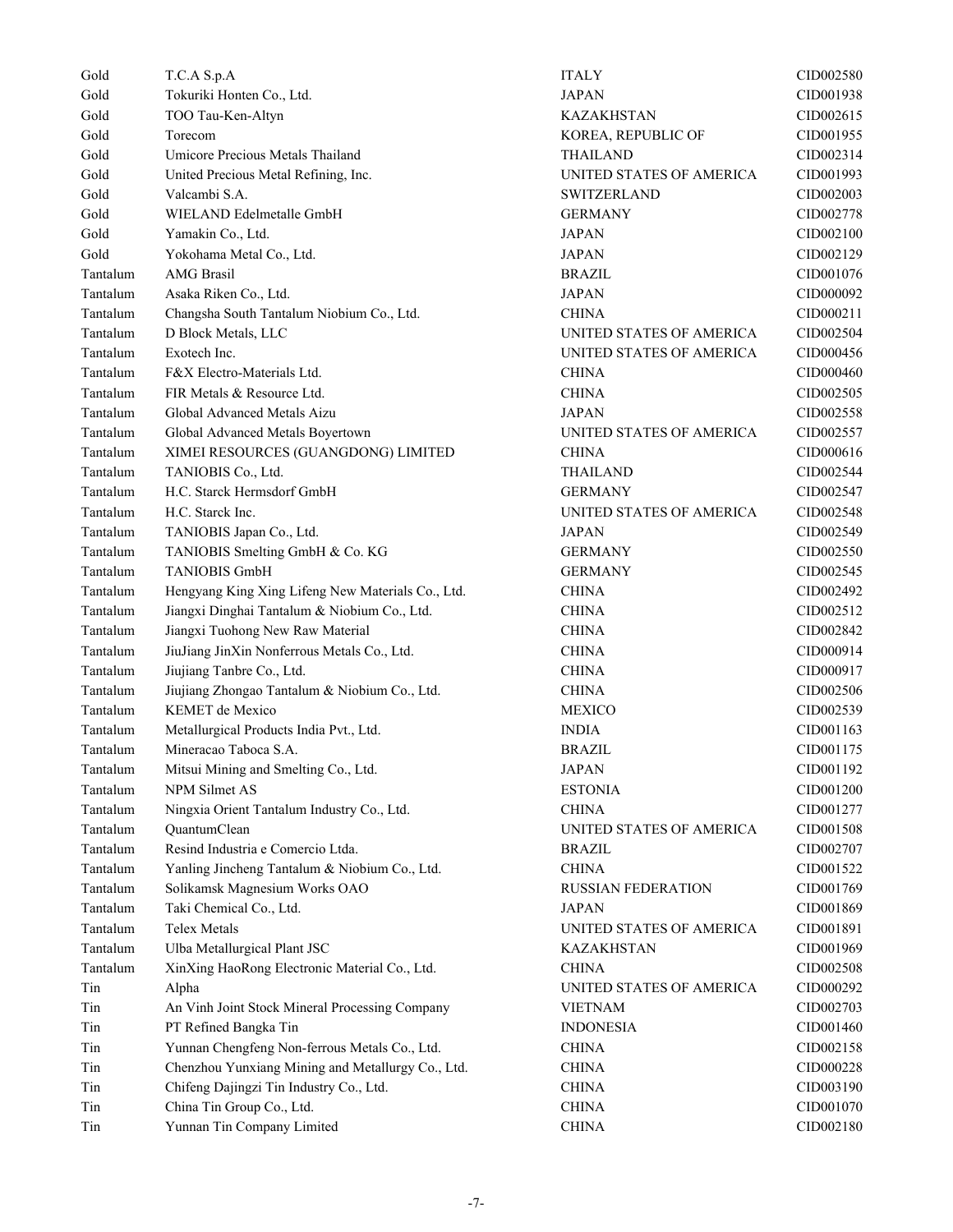| Tin      | CRM Fundicao De Metais E Comercio De Equipamentos<br>Eletronicos Do Brasil Ltda | <b>BRAZIL</b>                              | CID003486 |
|----------|---------------------------------------------------------------------------------|--------------------------------------------|-----------|
| Tin      | <b>CRM</b> Synergies                                                            | <b>SPAIN</b>                               | CID003524 |
| Tin      | PT Rajehan Ariq                                                                 | <b>INDONESIA</b>                           | CID002593 |
| Tin      | Dowa                                                                            | <b>JAPAN</b>                               | CID000402 |
| Tin      | <b>EM Vinto</b>                                                                 | <b>BOLIVIA (PLURINATIONAL</b><br>STATE OF) | CID000438 |
| Tin      | Estanho de Rondonia S.A.                                                        | <b>BRAZIL</b>                              | CID000448 |
| Tin      | Fenix Metals                                                                    | <b>POLAND</b>                              | CID000468 |
| Tin      | Minsur                                                                          | <b>PERU</b>                                | CID001182 |
| Tin      | Gejiu Kai Meng Industry and Trade LLC                                           | <b>CHINA</b>                               | CID000942 |
| Tin      | Gejiu Non-Ferrous Metal Processing Co., Ltd.                                    | <b>CHINA</b>                               | CID000538 |
| Tin      | Gejiu Yunxin Nonferrous Electrolysis Co., Ltd.                                  | <b>CHINA</b>                               | CID001908 |
| Tin      | Gejiu Zili Mining And Metallurgy Co., Ltd.                                      | <b>CHINA</b>                               | CID000555 |
| Tin      | Guangdong Hanhe Non-Ferrous Metal Co., Ltd.                                     | <b>CHINA</b>                               | CID003116 |
| Tin      | HuiChang Hill Tin Industry Co., Ltd.                                            | <b>CHINA</b>                               | CID002844 |
| Tin      | PT Timah Tbk Mentok                                                             | <b>INDONESIA</b>                           | CID001482 |
| Tin      | Jiangxi New Nanshan Technology Ltd.                                             | <b>CHINA</b>                               | CID001231 |
| Tin      | PT Timah Tbk Kundur                                                             | <b>INDONESIA</b>                           | CID001477 |
| Tin      | Ma'anshan Weitai Tin Co., Ltd.                                                  | <b>CHINA</b>                               | CID003379 |
| Tin      | Magnu's Minerais Metais e Ligas Ltda.                                           | <b>BRAZIL</b>                              | CID002468 |
| Tin      | Malaysia Smelting Corporation (MSC)                                             | <b>MALAYSIA</b>                            | CID001105 |
| Tin      | Melt Metais e Ligas S.A.                                                        | <b>BRAZIL</b>                              | CID002500 |
| Tin      | Metallic Resources, Inc.                                                        | UNITED STATES OF AMERICA                   | CID001142 |
| Tin      | Metallo Belgium N.V.                                                            | <b>BELGIUM</b>                             | CID002773 |
| Tin      | Metallo Spain S.L.U.                                                            | <b>SPAIN</b>                               | CID002774 |
| Tin      | Mineracao Taboca S.A.                                                           | <b>BRAZIL</b>                              | CID001173 |
| Tin      | Mitsubishi Materials Corporation                                                | <b>JAPAN</b>                               | CID001191 |
| Tin      | Nghe Tinh Non-Ferrous Metals Joint Stock Company                                | <b>VIETNAM</b>                             | CID002573 |
| Tin      | O.M. Manufacturing (Thailand) Co., Ltd.                                         | <b>THAILAND</b>                            | CID001314 |
| Tin      | O.M. Manufacturing Philippines, Inc.                                            | <b>PHILIPPINES</b>                         | CID002517 |
| Tin      | Operaciones Metalurgicas S.A.                                                   | <b>BOLIVIA (PLURINATIONAL</b><br>STATE OF) | CID001337 |
| Tin      | Pongpipat Company Limited                                                       | <b>MYANMAR</b>                             | CID003208 |
| Tin      | PT Bangka Serumpun                                                              | <b>INDONESIA</b>                           | CID003205 |
| Tin      | PT Mitra Stania Prima                                                           | <b>INDONESIA</b>                           | CID001453 |
| Tin      | PT Mitra Sukses Globalindo                                                      | <b>INDONESIA</b>                           | CID003449 |
| Tin      | Resind Industria e Comercio Ltda.                                               | <b>BRAZIL</b>                              | CID002706 |
| Tin      | Rui Da Hung                                                                     | TAIWAN, PROVINCE OF CHINA                  | CID001539 |
| Tin      | Soft Metais Ltda.                                                               | <b>BRAZIL</b>                              | CID001758 |
| Tin      | Super Ligas                                                                     | <b>BRAZIL</b>                              | CID002756 |
| Tin      | Thai Nguyen Mining and Metallurgy Co., Ltd.                                     | <b>VIETNAM</b>                             | CID002834 |
| Tin      | Thaisarco                                                                       | <b>THAILAND</b>                            | CID001898 |
| Tin      | Tin Technology & Refining                                                       | UNITED STATES OF AMERICA                   | CID003325 |
| Tin      | Tuyen Quang Non-Ferrous Metals Joint Stock Company                              | <b>VIETNAM</b>                             | CID002574 |
| Tin      | White Solder Metalurgia e Mineracao Ltda.                                       | <b>BRAZIL</b>                              | CID002036 |
| Tin      | Yunnan Yunfan Non-ferrous Metals Co., Ltd.                                      | <b>CHINA</b>                               | CID003397 |
| Tungsten | A.L.M.T. Corp.                                                                  | <b>JAPAN</b>                               | CID000004 |
| Tungsten | <b>ACL Metais Eireli</b>                                                        | <b>BRAZIL</b>                              | CID002833 |
| Tungsten | Albasteel Industria e Comercio de Ligas Para Fundicao Ltd.                      | <b>BRAZIL</b>                              | CID003427 |
| Tungsten | Artek LLC                                                                       | <b>RUSSIAN FEDERATION</b>                  | CID003553 |
| Tungsten | Asia Tungsten Products Vietnam Ltd.                                             | <b>VIETNAM</b>                             | CID002502 |
| Tungsten | Kennametal Huntsville                                                           | UNITED STATES OF AMERICA                   | CID000105 |
| Tungsten | Guangdong Xianglu Tungsten Co., Ltd.                                            | <b>CHINA</b>                               | CID000218 |
| Tungsten | Chenzhou Diamond Tungsten Products Co., Ltd.                                    | <b>CHINA</b>                               | CID002513 |
| Tungsten | China Molybdenum Tungsten Co., Ltd.                                             | <b>CHINA</b>                               | CID002641 |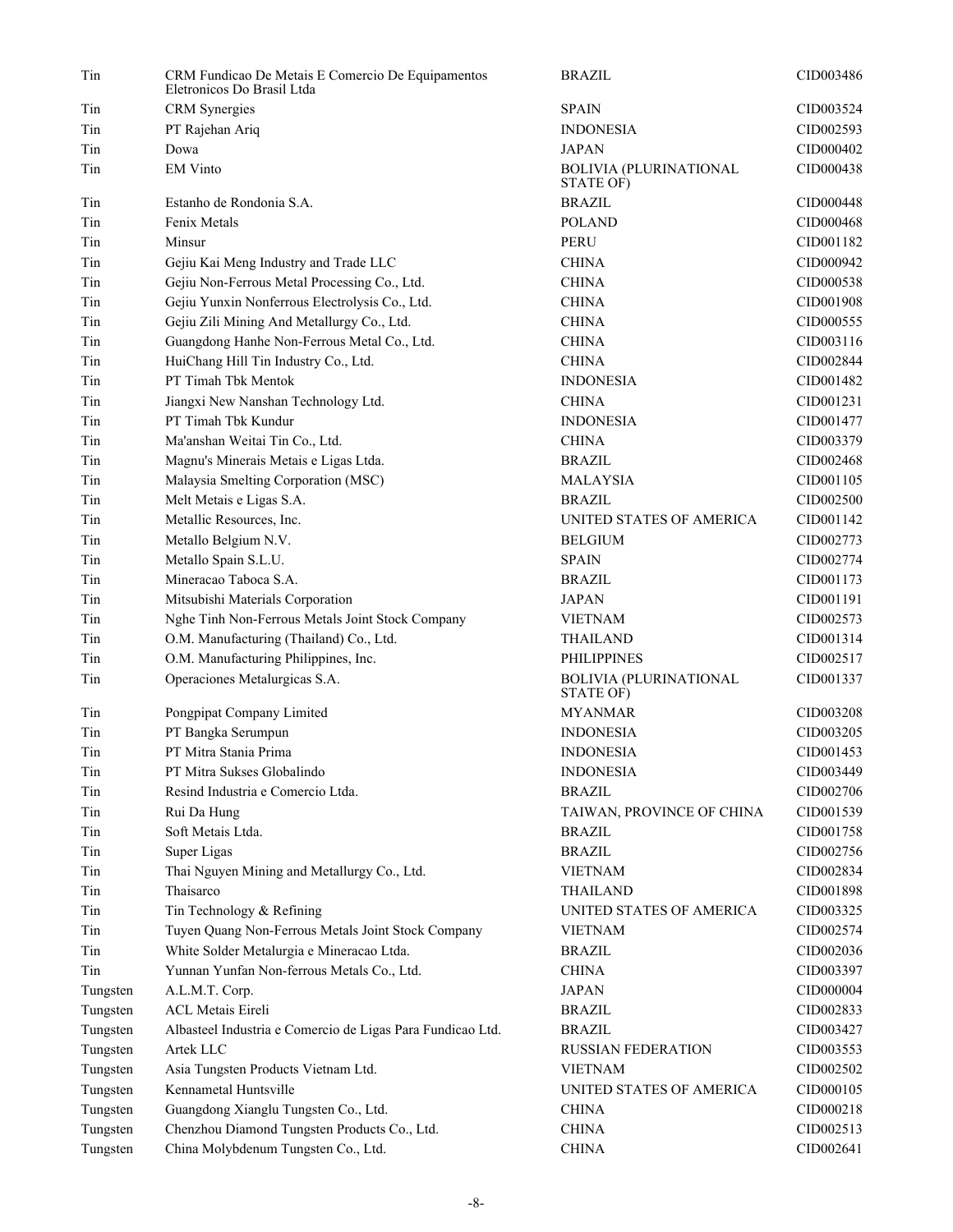| Tungsten | Ganzhou Huaxing Tungsten Products Co., Ltd.                   | <b>CHINA</b>              | CID000875 |
|----------|---------------------------------------------------------------|---------------------------|-----------|
| Tungsten | Chongyi Zhangyuan Tungsten Co., Ltd.                          | <b>CHINA</b>              | CID000258 |
| Tungsten | CNMC (Guangxi) PGMA Co., Ltd.                                 | <b>CHINA</b>              | CID000281 |
| Tungsten | Cronimet Brasil Ltda                                          | <b>BRAZIL</b>             | CID003468 |
| Tungsten | Ganzhou Haichuang Tungsten Co., Ltd.                          | <b>CHINA</b>              | CID002645 |
| Tungsten | Ganzhou Jiangwu Ferrotungsten Co., Ltd.                       | <b>CHINA</b>              | CID002315 |
| Tungsten | Ganzhou Seadragon W & Mo Co., Ltd.                            | <b>CHINA</b>              | CID002494 |
| Tungsten | Global Tungsten & Powders Corp.                               | UNITED STATES OF AMERICA  | CID000568 |
| Tungsten | TANIOBIS Smelting GmbH & Co. KG                               | <b>GERMANY</b>            | CID002542 |
| Tungsten | H.C. Starck Tungsten GmbH                                     | <b>GERMANY</b>            | CID002541 |
| Tungsten | Hunan Chunchang Nonferrous Metals Co., Ltd.                   | <b>CHINA</b>              | CID000769 |
| Tungsten | Hunan Chenzhou Mining Co., Ltd.                               | <b>CHINA</b>              | CID000766 |
| Tungsten | Hydrometallurg, JSC                                           | <b>RUSSIAN FEDERATION</b> | CID002649 |
| Tungsten | Japan New Metals Co., Ltd.                                    | <b>JAPAN</b>              | CID000825 |
| Tungsten | Jiangwu H.C. Starck Tungsten Products Co., Ltd.               | <b>CHINA</b>              | CID002551 |
| Tungsten | Jiangxi Gan Bei Tungsten Co., Ltd.                            | <b>CHINA</b>              | CID002321 |
| Tungsten | Jiangxi Minmetals Gao'an Non-ferrous Metals Co., Ltd.         | <b>CHINA</b>              | CID002313 |
| Tungsten | Jiangxi Tonggu Non-ferrous Metallurgical & Chemical Co., Ltd. | <b>CHINA</b>              | CID002318 |
| Tungsten | Jiangxi Xinsheng Tungsten Industry Co., Ltd.                  | <b>CHINA</b>              | CID002317 |
| Tungsten | Jiangxi Yaosheng Tungsten Co., Ltd.                           | <b>CHINA</b>              | CID002316 |
| Tungsten | Kennametal Fallon                                             | UNITED STATES OF AMERICA  | CID000966 |
| Tungsten | KGETS Co., Ltd.                                               | KOREA, REPUBLIC OF        | CID003388 |
| Tungsten | Malipo Haiyu Tungsten Co., Ltd.                               | <b>CHINA</b>              | CID002319 |
| Tungsten | Masan High-Tech Materials                                     | <b>VIETNAM</b>            | CID002543 |
| Tungsten | Moliren Ltd.                                                  | <b>RUSSIAN FEDERATION</b> | CID002845 |
| Tungsten | Niagara Refining LLC                                          | UNITED STATES OF AMERICA  | CID002589 |
| Tungsten | Philippine Chuangxin Industrial Co., Inc.                     | <b>PHILIPPINES</b>        | CID002827 |
| Tungsten | Unecha Refractory metals plant                                | <b>RUSSIAN FEDERATION</b> | CID002724 |
| Tungsten | Wolfram Bergbau und Hutten AG                                 | <b>AUSTRIA</b>            | CID002044 |
| Tungsten | Xiamen Tungsten (H.C.) Co., Ltd.                              | <b>CHINA</b>              | CID002320 |
| Tungsten | Xiamen Tungsten Co., Ltd.                                     | <b>CHINA</b>              | CID002082 |
| Tungsten | Xinfeng Huarui Tungsten & Molybdenum New Material Co., Ltd.   | <b>CHINA</b>              | CID002830 |

#### **V. Future Due Diligence**

We will continue to communicate our expectations and information requirements to our direct suppliers. Over time, we anticipate that the amount of information available globally on the traceability and sourcing of these ores will increase and improve our knowledge. We will continue to make inquiries to our direct suppliers and undertake additional risk assessments when potentially relevant changes in facts or circumstances are identified. If we become aware of a supplier whose due diligence needs improvement, we may continue the trade relationship while that supplier improves its compliance program. We expect our suppliers to take similar measures with their suppliers to ensure alignment throughout the supply chain.

In addition to those above, the Company will undertake the following steps during the next compliance period:

- Review the conflict minerals policy statement and update if necessary. Continue to collect responses from suppliers using the most recent revision of the CMRT.
- Engage with suppliers that did not provide a response in 2020 or provided incomplete responses to enhance our data collection for 2021.
- Monitor and track performance of risk mitigation efforts including the performance of suppliers deemed high-risk.
- Continue engagement with smelters by sending letters to those that have not been audited as conformant.
- Continue to send messages to our suppliers to engage with these smelters
- Collect from suppliers product-level or user-defined level responses where useful.
- Compare and validate RCOI results to information collected via independent third-party audit programs, such as the RMI.
- Encourage responsible sourcing from the DRC and adjoining countries.